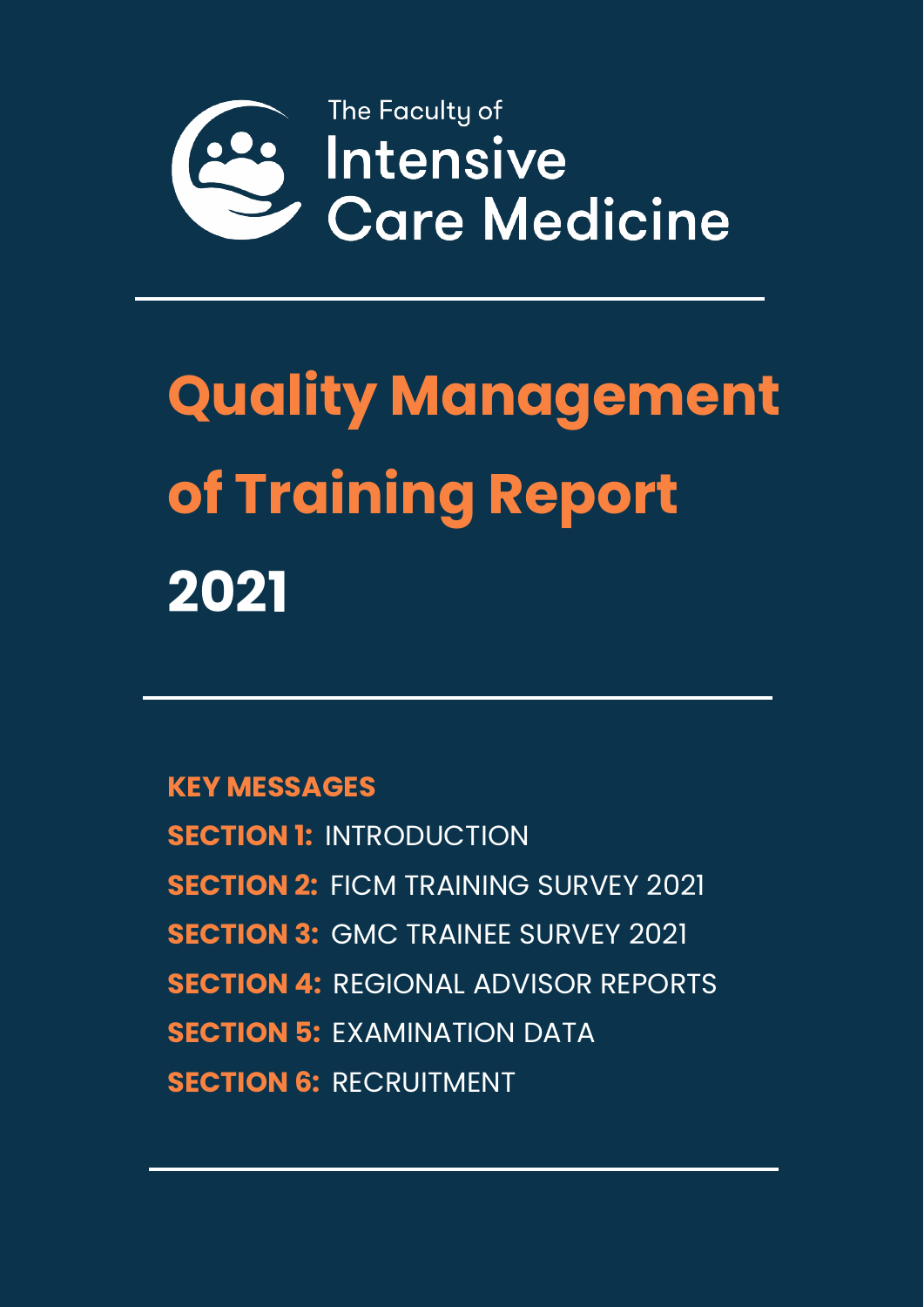# **KEY MESSAGES**

- **1 Experiences in Training have continued to be disrupted as a result of the pandemic.**
- **2 The ARCP COVID derogations continued through 2021 to acknowledge the changes and altered experiences in training.**
- **3 The vast majority of ICM Specialty Registrars were able to progress to their next stage of training and the use of the ARCP Outcome 10.2, where extra time is needed, continued to be limited.**
- **4 The FFICM Exam unavoidably remained an online exam throughout 2021, but its continued implementation permitted appropriate progression, as per the GMC's rules. The exam remains an issue however, as preparation is acknowledged to be more problematic for candidates and trainers as a result of clinical intensity, work patterns, experiences, and pandemic related circumstances.**
- **5 Recruitment was also held online for a second year, and once again our usual QA of the process was affected. The number of posts increased slightly, though without the centrally (HEE) injected funding of numbers as occurred with the previous year's recruitment.**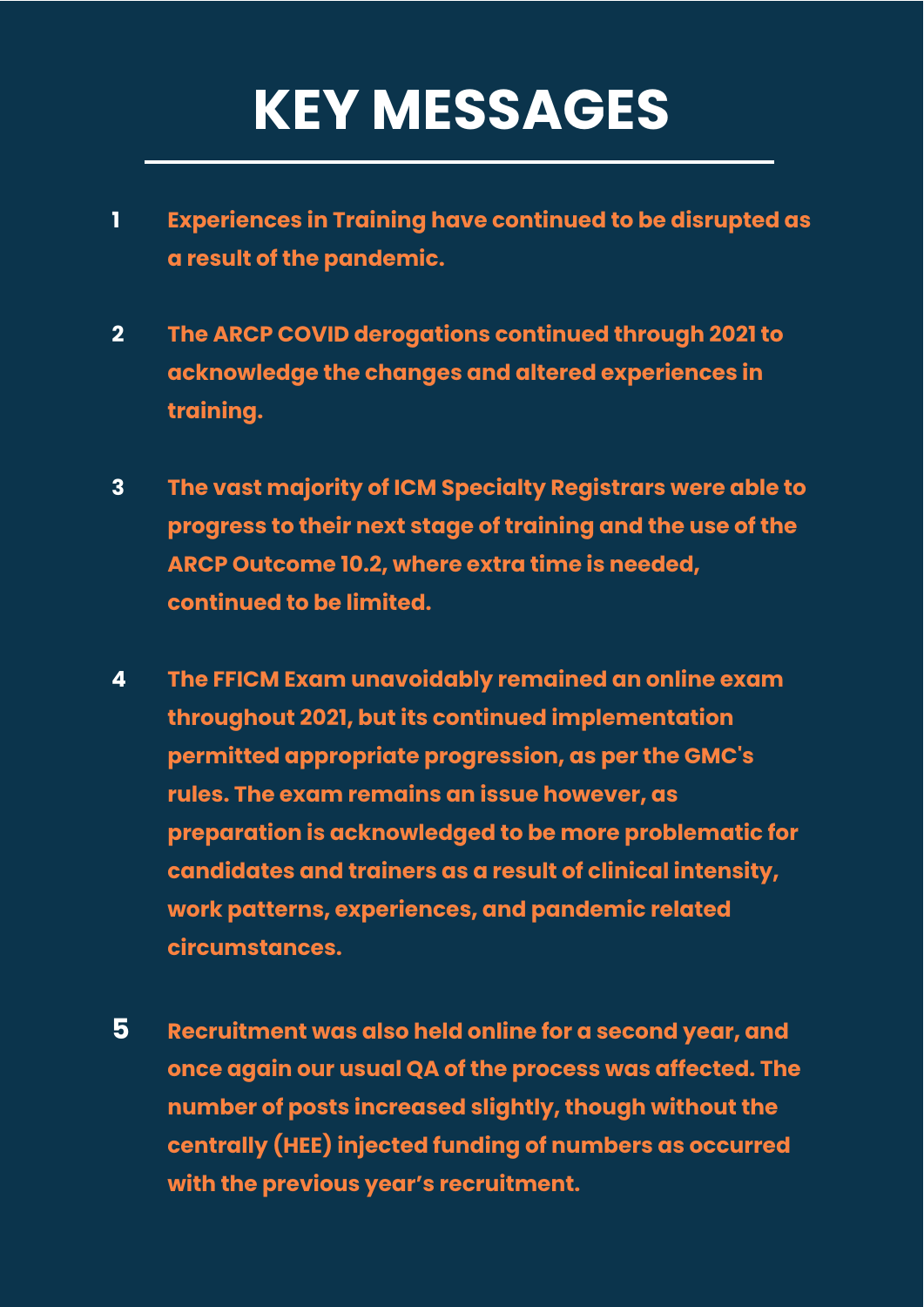#### **SECTION 1: INTRODUCTION**

#### Sarah Clarke, Quality Lead

Welcome to the eighth Quality Management of Training Report from the Faculty of Intensive Care Medicine. Quality Assessment for the FICM sits within the Training, Assessment and Quality Committee and oversees the collection of data that allows the FICM to quality manage its training programme.

As with other specialties, we look towards a variety of indicators to QA our programme (below). A clear link between changes in training and improvement in the quality of consultants is difficult to prove, but by obtaining data from a number of sources, we can monitor the process of training, and help guide sensible and effective changes by measuring the results.

In addition to the overview of UK training presented here, detailed breakdowns of data on both ICM Specialty Registrars (StRs) and GMC feedback is available to Regional Advisors (RAs), and this is one of the main drivers for improvement at the regional and local level.

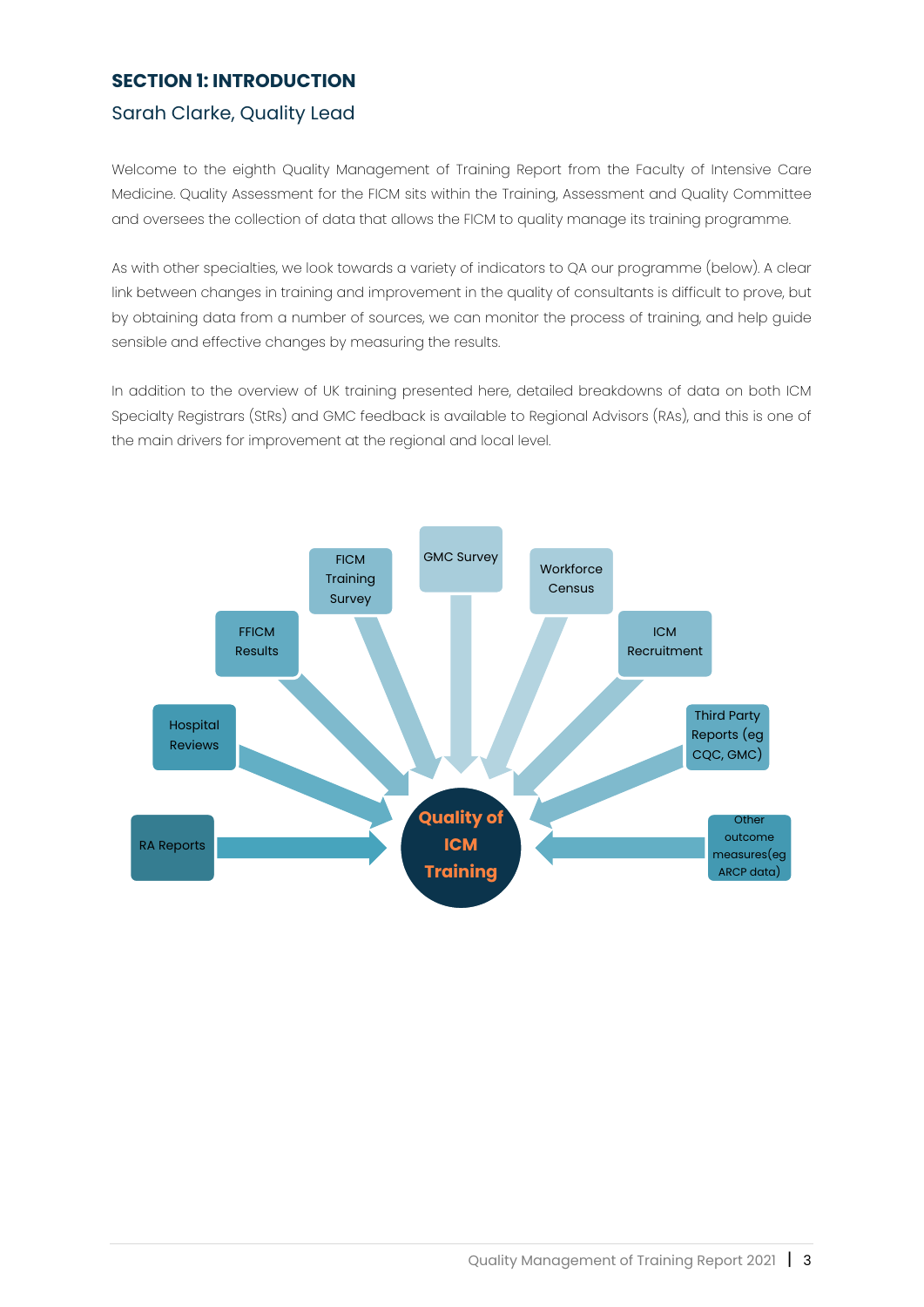#### **SECTION 2: FICM TRAINING SURVEY 2021**

#### Sarah Clarke, Quality Lead

Each year, except for 2020, all ICM StRs registered with the Faculty in the standalone CCT training scheme receive a link to a 'Survey Monkey' questionnaire. Unlike the GMC survey (which collects data at only the one point in the year), the FICM survey collects detailed data on all attachments undertaken that year. Neither does it have the GMC's requirement of 3 responses before providing a report by hospital.

The main beneficiaries are regional training programmes. Each ICM RA obtains useful information about which attachments the StR finds helpful, and those that are less than ideal. This allows the RA to make immediate changes to the training programme.

#### **2.1 OVERVIEW OF 2021 RESULTS**

Thank you once again to all our doctors in training who completed the survey. It provides the FICM with invaluable data with which we can improve our training programmes.

This year, we had 359 responses from Specialty Registrars (StRs) in the ICM programme for the year, and 91 replies from doctors on a dual CCT programme who were working in their partner specialty for the entire year. We therefore received a total of 450 responses to the survey in 2021, an outstanding effort by all and clearly reflects the engagement of our doctors in training in the programme. We are extremely grateful for your submissions, especially considering the duresses you have experienced during the pandemic throughout this period.

Results remain consistent with previous years, with Medicine in Stage 1 continuing to be problematic and variable quality in some areas. Again, this overview masks variation between the posts themselves and although not published here, the underlying important detail on this is given to the ICM Regional Advisors for their use and action.

In the comments section of the survey, the number of assessments required in the training programme was the overriding concern for ICM StRs. This has been heard loud and clear, and efforts have been made to reduce this burden in the curriculum rewrite. Guidance on completion of assessments has been released from FICM, which emphasises that a large number of capabilities can be assessed in a single Supervised Learning Event (SLE), dramatically reducing the number of SLEs needed overall. This also fits with the concept that capabilities are best assessed within an overall package of care, rather than as an isolated event.

Linked to concern over the number of assessments, were comments about the incompatibility of different training e-Portfolios for doctors undertaking dual CCT programmes. This is something that is clearly an unnecessary impediment to smooth training. Ideally, all colleges and faculties would have the same training platform and this problem would be eradicated. However, this depends on all the respective bodies agreeing with this approach, collaborating resources and funding. Unfortunately, this conflicts with the autonomy of the Royal Colleges and Faculties in selecting the platform that best suits their needs. We will keep trying to improve this, however.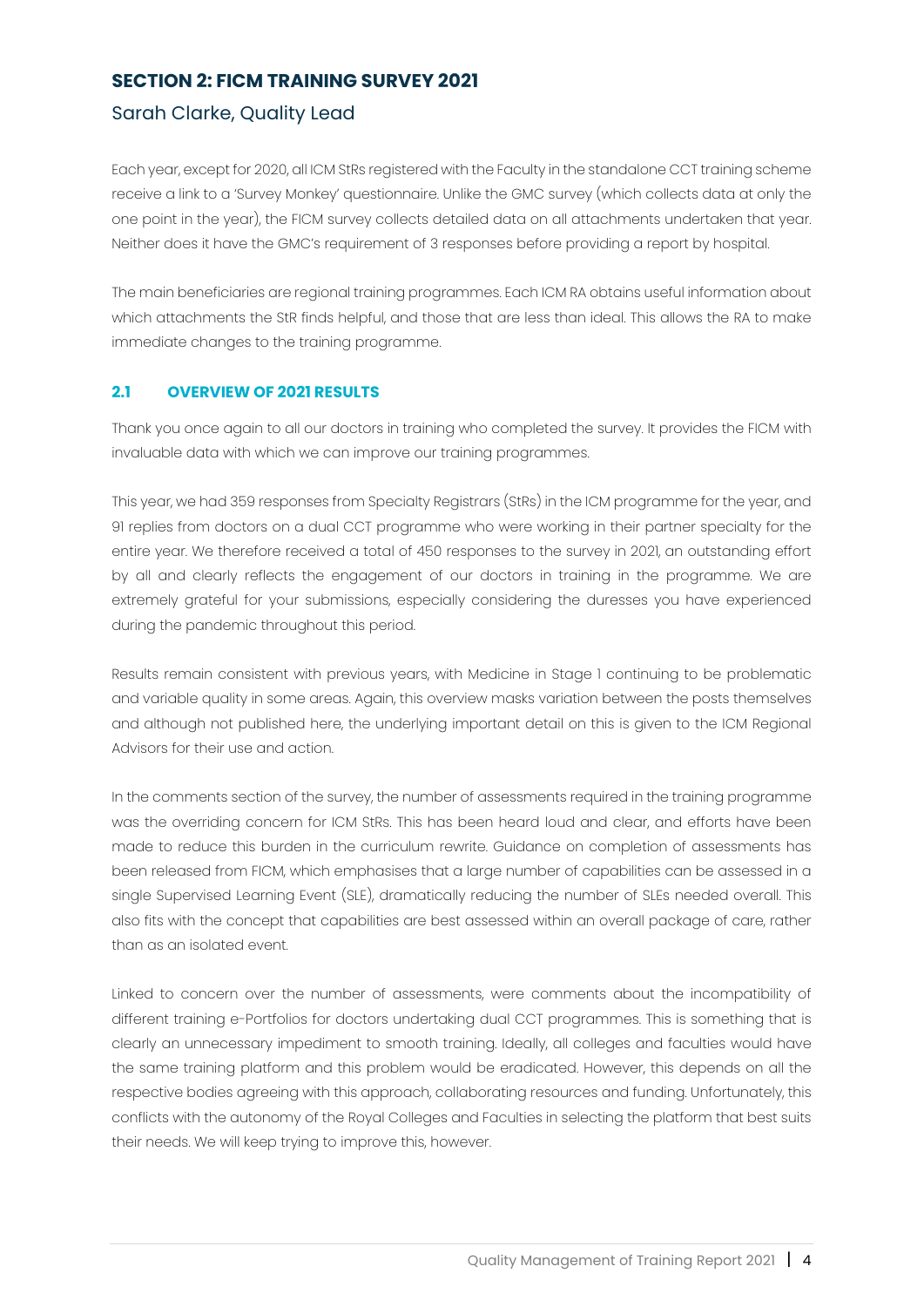#### **How would you rate the standard of training in this placement?**

The first column in each year contains the number of responses for that category and the second column in each year displays this as a percentage of the total number of responses.

|                       |               | 2019                       | 2019  | 2018           | 2018  | 2017                     | 2017  | 2016            | 2016  |
|-----------------------|---------------|----------------------------|-------|----------------|-------|--------------------------|-------|-----------------|-------|
| <b>ICM Stage 1</b>    | Excellent     | 69                         | 46%   | 57             | 36%   | 70                       | 47%   | 28              | 45%   |
|                       | Appropriate   | 72                         | 48%   | 91             | 58%   | 69                       | 46%   | 27              | 44%   |
|                       | Inappropriate | 8                          | 5%    | 10             | 6%    | $\mathbb{I}$             | 7%    | 6               | 10%   |
|                       |               |                            |       |                |       |                          |       |                 |       |
| <b>Anaesthetics</b>   | Excellent     | 57                         | 49%   | 49             | 44%   | 54                       | 47%   | 22              | 49%   |
| <b>Stage 1</b>        | Appropriate   | 65                         | 48%   | 57             | 51%   | 57                       | 50%   | 16              | 36%   |
|                       | Inappropriate | $\overline{4}$             | 3%    | 5              | 5%    | $\overline{4}$           | 3%    | $\overline{7}$  | 15%   |
|                       |               |                            |       |                |       |                          |       |                 |       |
| <b>Medicine</b>       | Excellent     | $\overline{2}$             | 5%    | $\rm 8$        | 16%   | 6                        | 16%   | $6\phantom{1}6$ | 24%   |
| <b>Stage 1</b>        | Appropriate   | 23                         | 62%   | 24             | 48%   | 20                       | 54%   | 18              | 72%   |
|                       | Inappropriate | 12                         | 32%   | 18             | 36%   | $\ensuremath{\text{  }}$ | 30%   | 3               | 12%   |
|                       |               |                            |       |                |       |                          |       |                 |       |
| <b>Cardiothoracic</b> | Excellent     | 32                         | 36%   | 25             | 34%   | 20                       | 29%   | 3               | 18%   |
| <b>Stage 2</b>        | Appropriate   | 49                         | 57%   | 40             | 55%   | 42                       | 62%   | $\mathbb{I}$    | 65%   |
|                       | Inappropriate | 6                          | 7%    | $\rm 8$        | 11%   | $6\,$                    | 9%    | 3               | 18%   |
|                       |               |                            |       |                |       |                          |       |                 |       |
| <b>Neurosciences</b>  | Excellent     | 32                         | 41%   | 25             | 34%   | 25                       | 37%   | 10              | 45%   |
| <b>Stage 2</b>        | Appropriate   | 44                         | 58%   | 46             | 62%   | 37                       | 55%   | $\mathbb{I}$    | 50%   |
|                       | Inappropriate | 1                          | 1.2%  | 3              | 4%    | 3                        | 8%    | 1               | 5%    |
|                       |               |                            |       |                |       |                          |       |                 |       |
| <b>Paediatrics</b>    | Excellent     | 25                         | 31%   | 30             | 41%   | 21                       | 33%   | 8               | 42%   |
| <b>Stage 2</b>        | Appropriate   | 47                         | 59%   | 35             | 48%   | 36                       | 56%   | 10              | 52%   |
|                       | Inappropriate | $\rm 8$                    | 10%   | 8              | 11%   | 7                        | 11%   | 1               | 5%    |
|                       |               |                            |       |                |       |                          |       |                 |       |
| <b>ICM</b>            | Excellent     | 31                         | 48%   | 25             | 46%   | 25                       | 44%   | 7               | 53%   |
| <b>Stage 2</b>        | Appropriate   | 31                         | 48%   | 27             | 50%   | 28                       | 49%   | 6               | 46%   |
|                       | Inappropriate | $\mathbb{I}$               | $2\%$ | $\sqrt{2}$     | $4\%$ | $\overline{4}$           | 7%    | $\bigcirc$      | $0\%$ |
|                       |               |                            |       |                |       |                          |       |                 |       |
| <b>Special Skills</b> | Excellent     | $\ensuremath{\mathsf{11}}$ | 30%   | $\overline{7}$ | 44%   | 4                        | 46%   |                 |       |
| <b>Year Stage 2</b>   | Appropriate   | 5                          | 65%   | $\Theta$       | 56%   | 13                       | 43%   |                 |       |
|                       | Inappropriate | 1                          | $6\%$ | $\bigcirc$     | $0\%$ | 3                        | 10%   |                 |       |
|                       |               |                            |       |                |       |                          |       |                 |       |
| <b>ICM</b>            | Excellent     | 58                         | 62%   | $\overline{7}$ | 70%   | $\overline{7}$           | 54%   | 3               | 100%  |
| <b>Stage 3</b>        | Appropriate   | 33                         | 35%   | 3              | 30%   | $\mathsf{\emph{6}}$      | 46%   | $\bigcirc$      | $0\%$ |
|                       | Inappropriate | $\overline{2}$             | 6%    | $\mathsf O$    | $0\%$ | $\mathsf O$              | $0\%$ | $\hbox{O}$      | $0\%$ |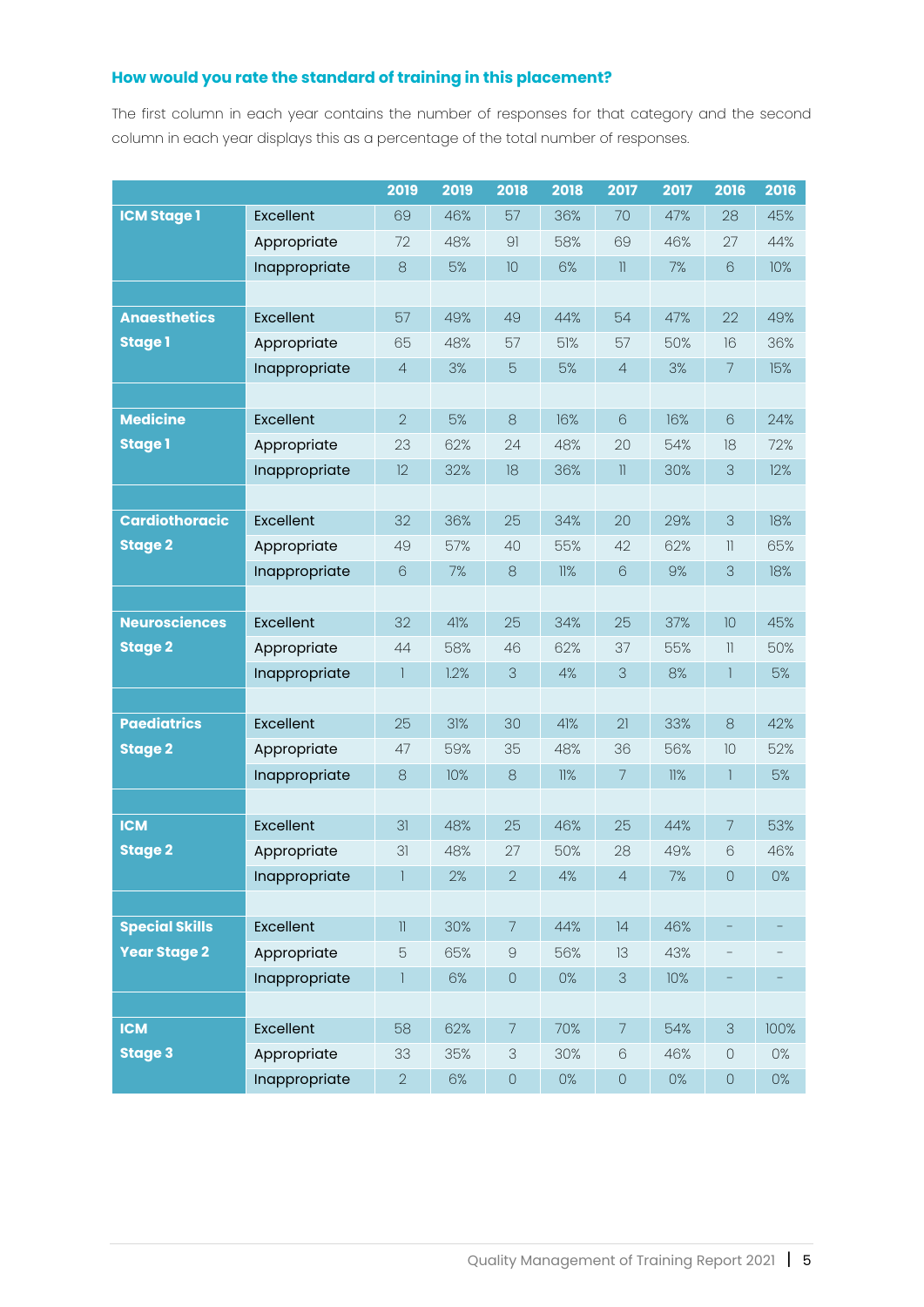#### **How would you rate the standard of training in this placement?**

|                                    |                  | 2021%         | 2021                                  |
|------------------------------------|------------------|---------------|---------------------------------------|
| <b>ICM Stage 1</b>                 | Excellent        | 36%           | 73                                    |
|                                    | Good             | 41%           | 82                                    |
|                                    | Reasonable       | 15%           | 30                                    |
|                                    | Poor             | $7%$          | 4                                     |
|                                    | <b>Very Poor</b> | $\frac{1}{6}$ | 3                                     |
| <b>Anaesthetics Stage 1</b>        | Excellent        | 36%           | 48                                    |
|                                    | Good             | 44%           | 60                                    |
|                                    | Reasonable       | 14%           | 19                                    |
|                                    | Poor             | 4%            | 5                                     |
|                                    | Very Poor        | 2%            | 3                                     |
| <b>Medicine Stage 1</b>            | Excellent        | 16%           | 8                                     |
|                                    | Good             | 29%           | 15                                    |
|                                    | Reasonable       | 27%           | 4                                     |
|                                    | Poor             | 20%           | 10                                    |
|                                    | Very Poor        | 8%            | $\overline{4}$                        |
| <b>Cardiothoracic Stage 2</b>      | Excellent        | 30%           | 25                                    |
|                                    | Good             | 40%           | 33                                    |
|                                    | Reasonable       | 22%           | 18                                    |
|                                    | Poor             | 6%            | 5                                     |
|                                    | Very Poor        | $\frac{1}{6}$ | $\mathbb{I}$                          |
| <b>Neurosciences Stage 2</b>       | Excellent        | 37%           | 29                                    |
|                                    | Good             | 44%           | 35                                    |
|                                    | Reasonable       | 14%           | $\mathbb{I}$                          |
|                                    | Poor             | 5%            | $\overline{4}$                        |
|                                    | Very Poor        | 0%            | $\overline{O}$                        |
| <b>Paediatrics Stage 2</b>         | Excellent        | 38%           | 28                                    |
|                                    | Good             | 34%           | 25                                    |
|                                    | Reasonable       | 21%           | 15                                    |
|                                    | Poor             | 5%            | $\overline{4}$                        |
|                                    | Very Poor        | $\frac{1}{6}$ | $\begin{array}{c} \hline \end{array}$ |
| <b>ICM Stage 2</b>                 | Excellent        | 48%           | 32                                    |
|                                    | Good             | 44%           | 29                                    |
|                                    | Reasonable       | 6%            | $\overline{4}$                        |
|                                    | Poor             | 2%            | $\mathbb{I}$                          |
|                                    | Very Poor        | $0\%$         | $\overline{O}$                        |
| <b>Special Skills Year Stage 2</b> | Excellent        | 56%           | $\Theta$                              |
|                                    | Good             | 31%           | 5                                     |
|                                    | Reasonable       | $0\%$         | 0                                     |
|                                    | Poor             | 13%           | $\overline{2}$                        |
|                                    | Very Poor        | 0%            | 0                                     |
| <b>ICM Stage 3</b>                 | Excellent        | 46%           | 26                                    |
|                                    | Good             | 41%           | 23                                    |
|                                    | Reasonable       | $11\%$        | $6\phantom{.}6$                       |
|                                    | Poor             | 2%            | $\mathbb{I}$                          |
|                                    | Very Poor        | $0\%$         | 0                                     |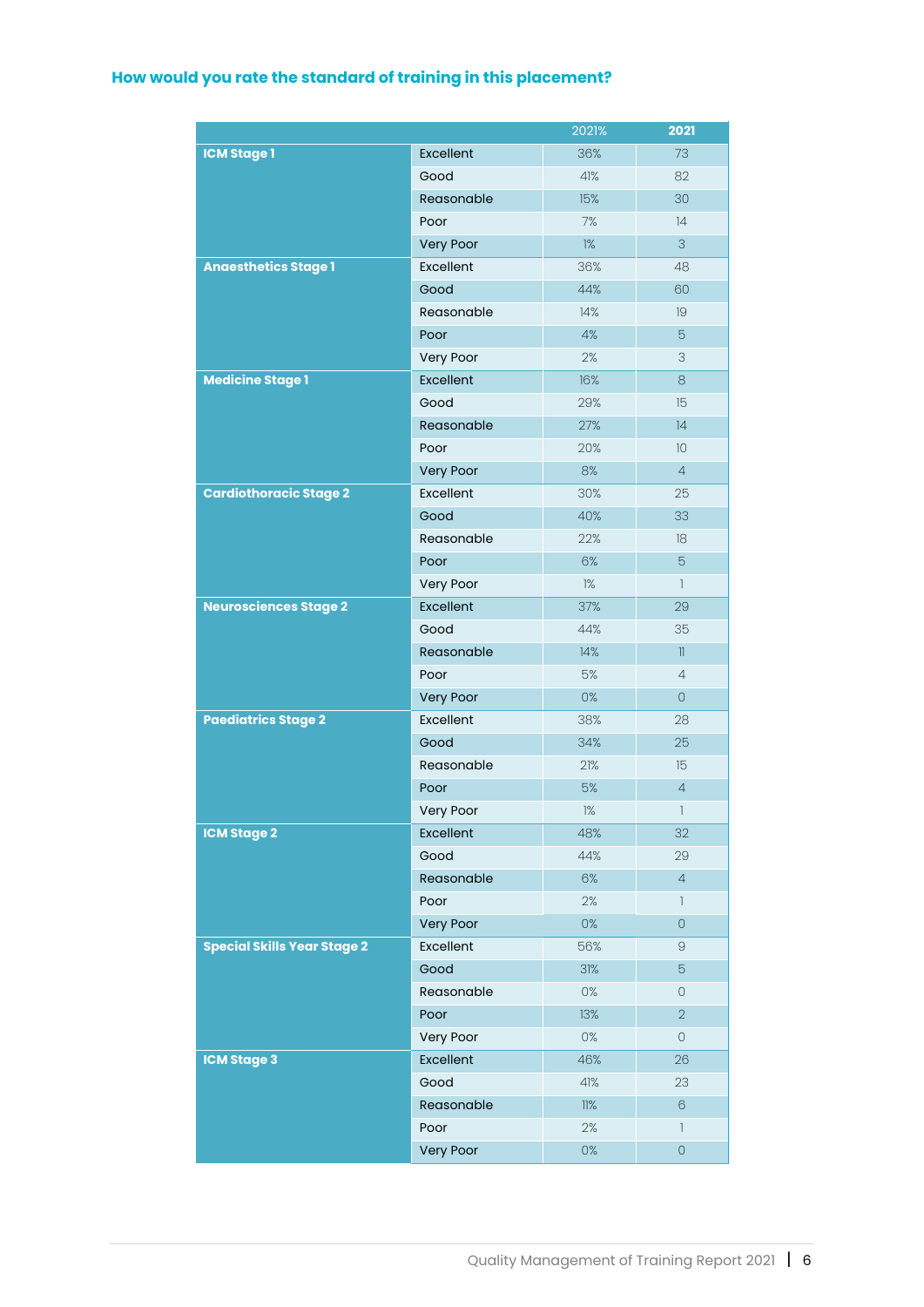#### **2.2 EXTRA QUESTIONS**

This year, we concentrated on rest facilities, LTFT training, FICM Learning and events and exams during the pandemic. We also asked about the positives and negatives of training during the pandemic.

#### **2.2.1 During your time on ICU do you have access to rest facilities during and after your shift?**

The majority of ICM StRs have access to rest facilities; however, this should be improved until everyone has access to them during and after shifts.

During your time on ICU do you have access to rest facilities **during** your shift?

| <b>Yes, During your ICM shift</b> | No access | Don't know |
|-----------------------------------|-----------|------------|
| 360.                              | 50        |            |

During your time on ICU do you have access to rest facilities **after** your shift?

| <b>Yes, During your ICM shift</b> | No access | Don't know |
|-----------------------------------|-----------|------------|
| 256                               |           | 105        |

#### **2.2.2 Less Than Full Time Training**

In 2021, 73 respondents (17%) advised that they were currently working Less Than Full Time (LTFT), with 14 (3%) actively engaged in applying for less than full time training and a further 62 (14%) respondents were considering future applications.

The predominant reason for wanting to work LTFT was childcare, and the majority chose 80% as a proportion of whole time equivalent, but 70%, 60% and 50% were also active options.

#### **2.2.3 FFICM Examination**

We asked our StRs about whether they had sat a component of the FFICM Examination during the pandemic. 31% of respondents confirmed they had with roughly equal numbers of respondents confirming they had taken either the MCQ, SOE or OCSE components. We asked StRs whether they felt there is a place for virtual examinations in the future. 80% of respondents felt that certain aspects of remote examinations should continue beyond the pandemic, particularly the MCQ component.

#### **2.2.4 Virtual Events**

41% of respondents confirmed they had attended a virtual training event during the pandemic. 367 (85%) respondents felt that virtual training events should be held in the future. However, the majority of respondents stated they would prefer a mixture of face to face and online meetings.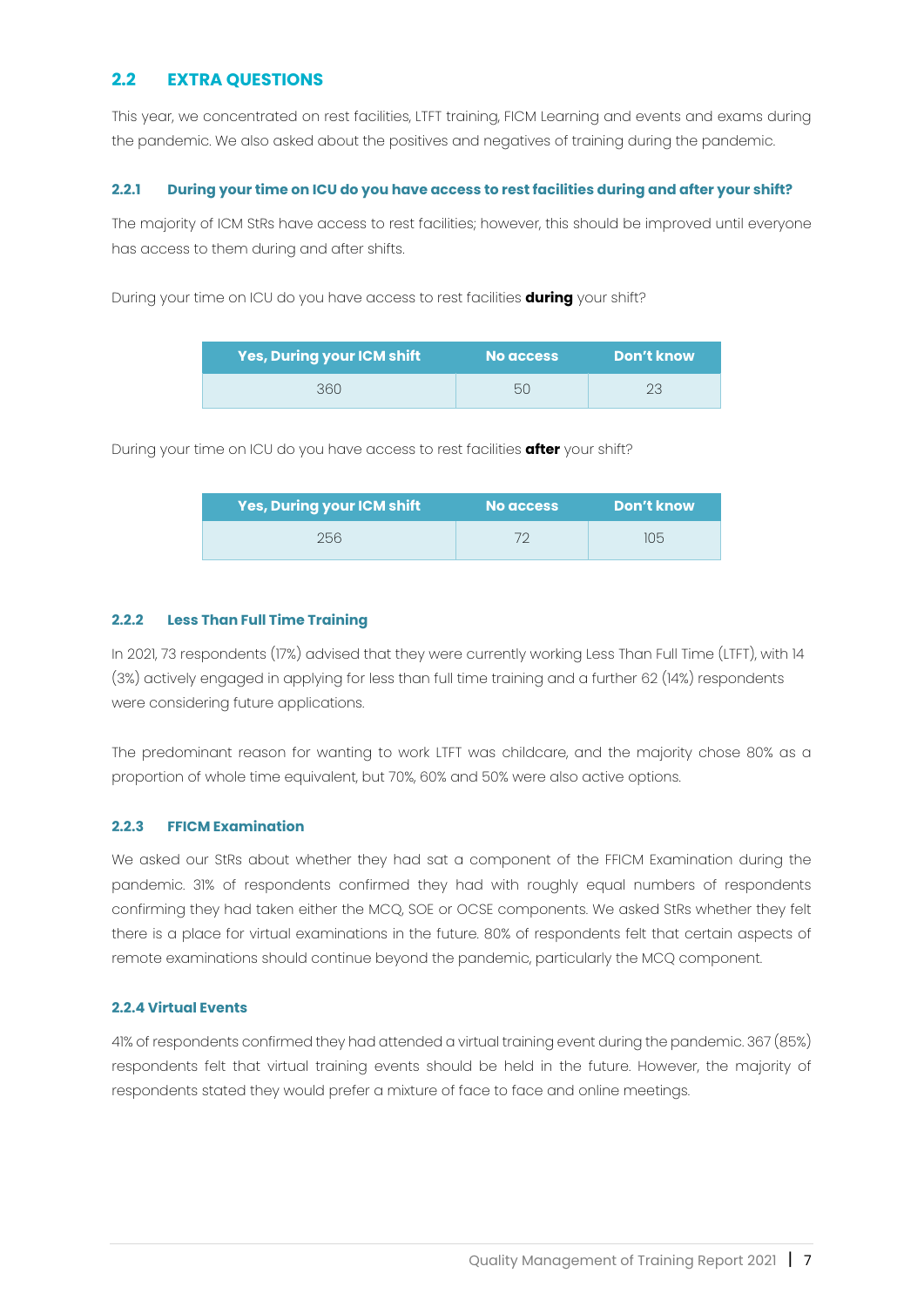#### **2.2.5 FICM Learning**

We asked our StRs whether they had used the resources produced via our [FICM Learning](https://www.ficm.ac.uk/ficmlearning) resource. Only 38% of respondents said they had accessed the resources, which indicates we need to do more to promote them to our doctors in training. Of those who had accessed the resources, 44% of respondents thought they were good, and 11% thought they were excellent. We aim to develop more resources in future on our new website, so please do check for further updates.

#### **SECTION 3: GMC TRAINEE SURVEY 2021**

Sarah Clarke, Quality Lead

#### **3.1 THE ROLE OF THE GMC**

The GMC is responsible for ensuring both undergraduate and postgraduate training standards are upheld and does this though the Quality Assurance Framework.

#### **3.2 OVERALL RESULTS FROM THE GMC SURVEY 2021**

All doctors in training are required to complete the GMC trainee survey. Results for ICM are from senior StRs on the ICM programme. Marks are out of 100, with higher scores better.

Results from the GMC's trainee survey are steady, with no marked improvement or deterioration in the different categories. Workload (53.29) continues to be difficult to manage, but this is difficult to interpret in terms of a 'rating' and seems to be in keeping with other acute specialties: Acute Internal Medicine 49.75; Emergency Medicine 44.49; Anesthetics 54.41.

Interestingly, looking wider to other less acute specialties shows many low scores for workload: General practice 54.30; Psychiatry 56.11; Allergy 54.95. The best for workload includes: Audio Vestibular Medicine at 63.84 and Chemical Pathology at 68.46. But whether a low workload equals better is up for debate. It is probably fair to say that Medicine as a profession is busy.

Although overall we have no outliers in any category, some Deaneries do have outlying sections, so the overall results cannot be used when assessing a given region. However, the GMC survey does not have sufficient granularity to scrutinise the individual posts in ICM.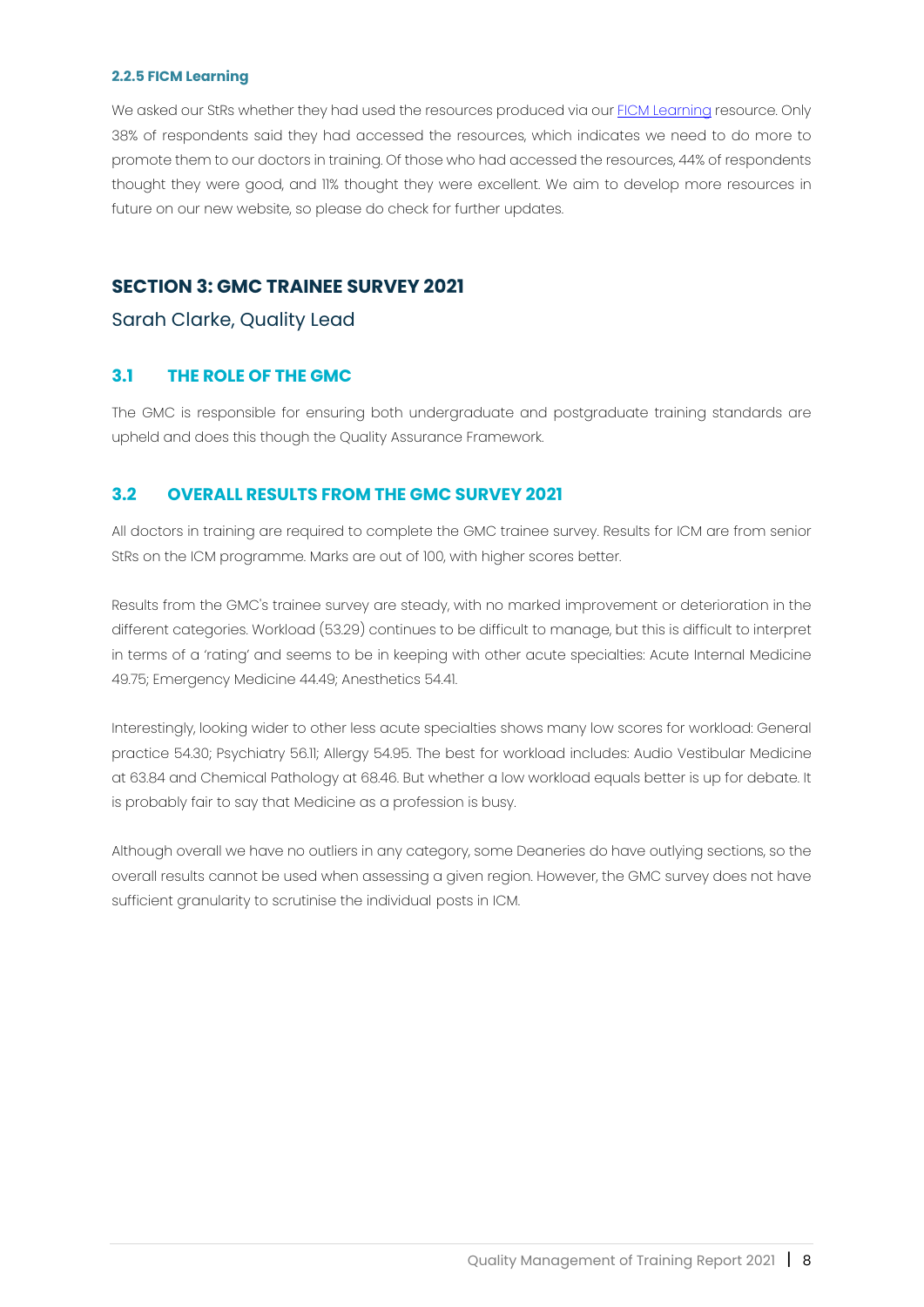#### **3.3 PROGRAMME SPECIFIC QUESTION RESULTS FROM THE GMC SURVEY 2021**

*The questions were all answered by 301-305 doctors in training at ST3+.*

| <b>Indicator</b>                  | 2012  | 2013  | 2014  | 2015  | 2016  | 2017  | 2018  | 2019  | 2021  |
|-----------------------------------|-------|-------|-------|-------|-------|-------|-------|-------|-------|
| <b>Overall Satisfaction</b>       | 87.37 | 81.05 | 84.35 | 82.10 | 83.71 | 81.02 | 80.79 | 82.23 | 80.89 |
| <b>Clinical Supervision</b>       | 95.40 | 92.53 | 93.59 | 93.10 | 93.11 | 94.67 | 94.91 | 95.08 | 94.21 |
| Clinical Supervision out of hours |       |       |       | 92.37 | 93.26 | 93.64 | 92.77 | 93.63 | 93.44 |
| Reporting systems                 |       |       |       |       | 76.96 | 78.01 | 78.79 | 76.41 | 76.06 |
| Workload                          | 42.61 | 45.58 | 45.50 | 49.70 | 47.05 | 51.08 | 51.17 | 51.76 | 53.29 |
| Teamwork                          |       |       |       |       |       | 73.80 | 74.27 | 74.56 | 74.15 |
| Handover                          | 78.25 | 74.11 | 73.44 | 75.35 | 73.76 | 73.59 | 67.83 | 68.28 | 69.17 |
| Supportive environment            |       |       |       | 78.13 | 78.87 | 76.09 | 75.74 | 75.59 | 75.21 |
| Induction                         | 87.35 | 85.43 | 87.90 | 88.70 | 87.37 | 83.02 | 81.36 | 82.08 | 80.91 |
| Adequate Experience               | 89.61 | 80.96 | 83.80 | 81.77 | 84.51 | 80.13 | 78.68 | 82.50 | 79.68 |
| Curriculum Coverage               |       |       |       |       |       | 76.98 | 75.66 | 80.57 | 78.86 |
| <b>Educational Governance</b>     |       |       |       |       |       | 76.35 | 76.37 | 76.52 | 75.72 |
| <b>Educational Supervision</b>    | 82.35 | 80.24 | 87.04 | 86.36 | 92.69 | 89.64 | 86.94 | 86.45 | 85.91 |
| Feedback                          | 75.71 | 71.24 | 73.77 | 75.77 | 77.47 | 71.30 | 71.55 | 68.77 | 70.76 |
| Local Teaching                    | 62.88 | 63.41 | 65.67 | 64.63 | 66.32 | 63.53 | 73.54 | 71.12 | 66.86 |
| <b>Regional Teaching</b>          | 67.09 | 68.03 | 66.26 | 65.92 | 65.40 | 66.54 | 68.63 | 66.37 | 65.00 |
| <b>Study Leave</b>                | 72.14 | 66.84 | 68.19 | 71.84 | 73.04 | 64.49 | 64.26 | 70.86 | 66.41 |
| Rota Design                       |       |       |       |       |       |       | 65.64 | 69.43 | 67.54 |
|                                   |       |       |       |       |       |       |       |       |       |

| Would you consider a consultant job involving Cardiothoracic ICM? |     |
|-------------------------------------------------------------------|-----|
| Yes                                                               | 51% |
| Nο                                                                |     |

| Would you consider a consultant job involving Neuro intensive care? |       |
|---------------------------------------------------------------------|-------|
| Yes                                                                 | 6560% |
| N <sub>O</sub>                                                      | 3440% |

| Would you consider a consultant job involving ICM in a rural hospital? |       |
|------------------------------------------------------------------------|-------|
| Yes                                                                    | 6720% |
| Nο                                                                     | 3280% |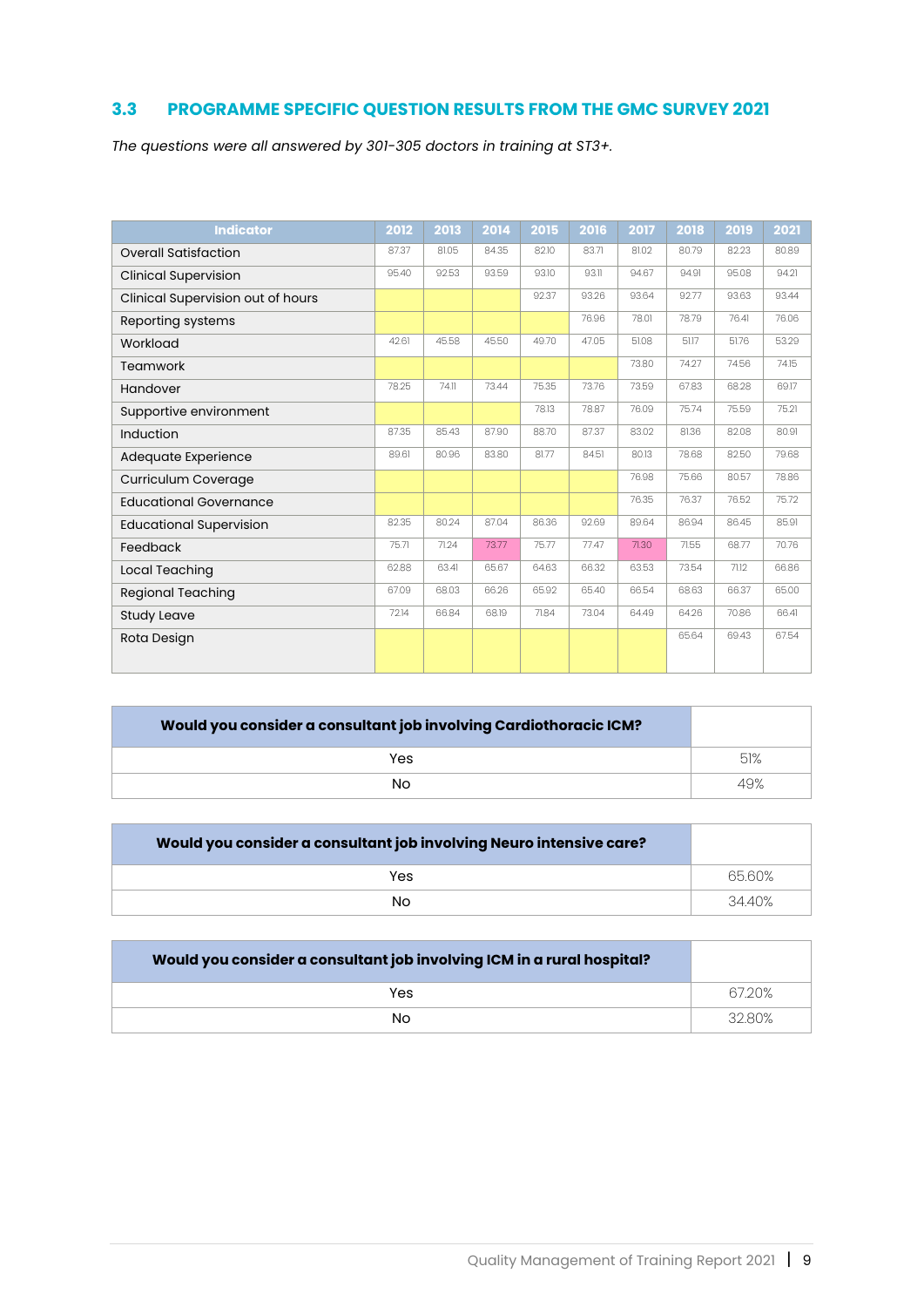#### **SECTION 4: REGIONAL ADVISOR REPORTS 2021**

#### Matt Williams, Lead RA

The 2021 annual RA survey was conducted as usual over the summer months, following the second wave of the COVID-19 pandemic. RAs submitted reports via the online SurveyMonkey platform, with specific information being requested on topical matters as detailed below.

The results were discussed at the Annual Regional Advisors' Meeting, held in September 2021 at which the great majority of RAs were able to attend via the now familiar MS Teams platform. The following key themes were highlighted:

- The ICM programme now has 1,005 registered StRs. It continues to thrive and expand, with all regions reporting successful completions of training despite COVID pressures, with increasing numbers of doctors undertaking single CCT programmes (with all Special Skills Years except transfer medicine so far being undertaken), and increasing proportions of Dual CCTs with Acute Internal, Respiratory & Emergency Medicine.
- Unanimously, the RAs support further expansion of ICM numbers for the 2022 recruitment and beyond. Two thirds of regions indicated small increases in 2021 in any case, but the majority also indicated capacity to increase further, albeit modestly. A major obstacle is that there are pinch points identified that will have an impact on absolute training capacity. In the main, these are in the specialty ICM modules (particularly paediatric ICM), but for some regions access to medicine and anaesthetic placements are problematic.
- There was universal support for recruitment processes to include more assessment stations than simply portfolio verification.
- The use of online platforms for communications, teaching and information dissemination has been a strong positive during the last 2 years, but it is recognised that pastoral support from face-toface meetings (including amongst peers) has been greatly missed.
- 13 regions reported having doctors training in ICM via a CESR pathway. Resources for guidance would be welcomed by the RA group, so that the support such doctors are offered is consistent and helps them achieve their goals.
- 13 regions reported that ACCPs are being trained in their regions, mostly within tertiary or large District General Hospital settings. The impact on ICM training was reported largely as positive.
- The provision of the FFICM exams on virtual platforms for 3 diets, having had the April 2020 FFICM Examination cancelled, to enable continued opportunities to progress with training was much appreciated with the rationale for doing so understood.
- Morale and resilience continue to be severely tested throughout the workforce. This theme is supported by the observation of increasing requests to undertake training less than full time. There was also, however, a general theme of committed, content StR doctors.
- There was note of the flexible and engaged approach to programme management by TPDs.
- Attrition rates continue to be monitored, and this year is reported as ~5%, with RAs conducting 'exit interviews.' 5 regions reported a resignation from ICM, and 2 from a partner specialty NTN. Causality is multifactorial with no single reason predominating. The number of doctors choosing to leave ICM training is in the middle of the range seen across all medical specialties.
- The provision of Special skills years (SSY) was explored. Of note: ECHO, ultrasound, academic research and education are widely provided SSYs across the UK. SSYs have been completed in all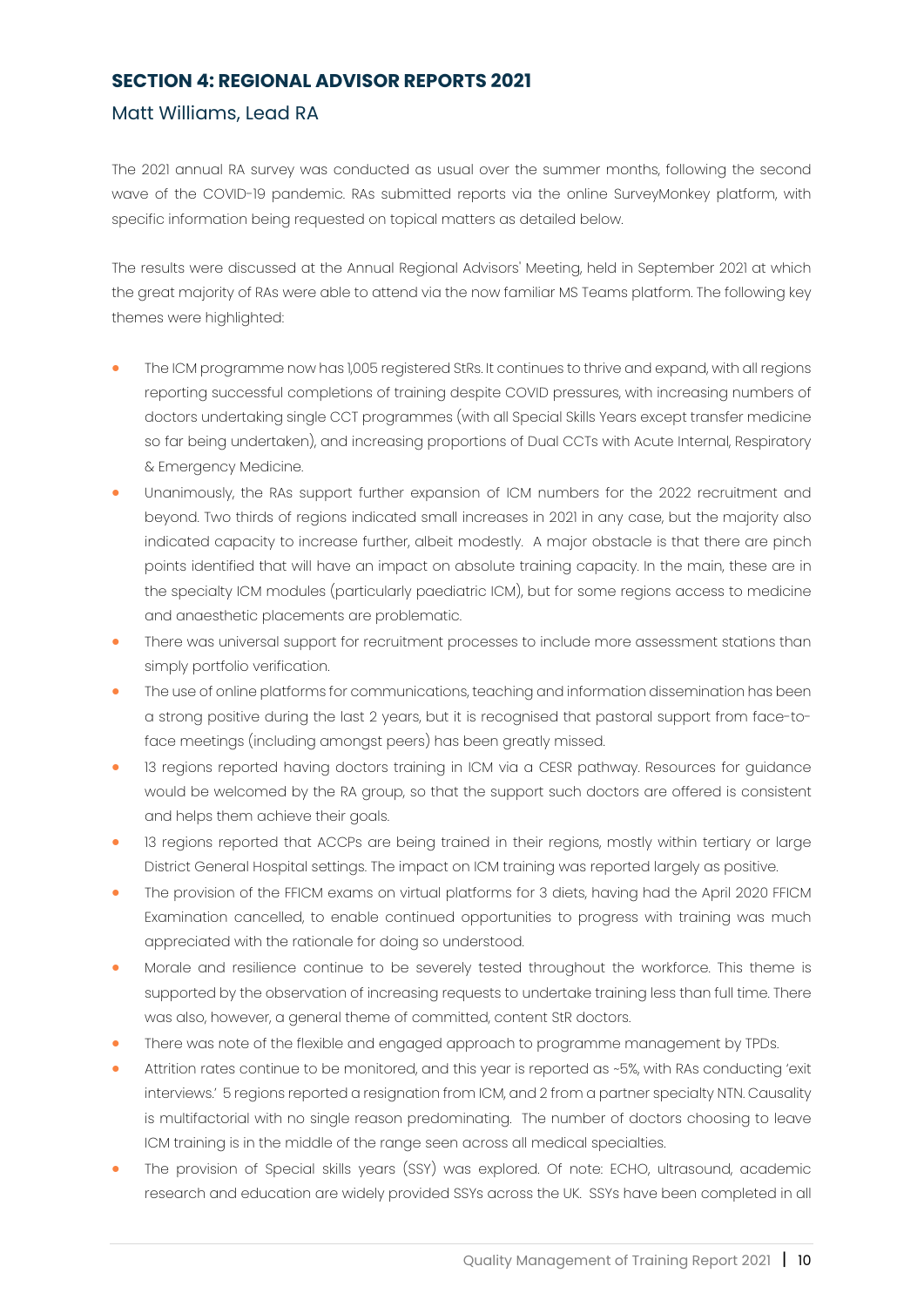possible options thus far, other than transfer medicine. The provision for ECHO and ultrasound training is a notable development in training capability. It is also noteworthy that single CCT post holders have been undertaking training in the sub-specialty ICM modules of cardio-thoracic and neuro-ICM.

- Several regions report offering posts in rural and remote ICUs as part of the Stage 3 year of training. More regions report exploring being able to deliver this option.
- It was gratifying to see at least one comment stating that the "curriculum transition deserves a mention!" That said, concern was very reasonably expressed for possible inconsistencies of approach between trainers leading to difficult sequelae.
- Regional Advisors continue to note and support the curriculum ARCP derogations that remain in place. Some regions expressed concern that they might be seeing an increasing number of nonstandard ARCP outcomes. Ongoing analysis and audit of ARCP outcomes continues, to ensure fairness and transparency across the regions.
- CCT vs non-CCT in ICM consultant workforce is a major topic of concern for RAs. The workforce pressure is well-recognised with many ICUs around the UK needing to expand, but the need for standards of care for the patients our services look after must be kept at the level our users expect. Of concern, employers continue to advertise consultant posts with ICM clinical commitments without seeking RA input or approval, sometimes without the need for specialist training in ICM or a professional examination test of knowledge. This is a real threat to standards of care, and employment standards for the job that our StR colleagues look to get appointed to.

It should be noted that the transition to the new curriculum commenced in August 2021, supported by the new ePortfolio on the Lifelong Learning Platform. The implementation, which has so far appeared to be reasonably smooth, continues to be monitored, with thanks to the FICM secretariat for helping to provide timely responses to enquiries and identified teething problems.

The Regional Advisors are to be commended for their dedication to their doctors in training and trainers during this prolonged challenging period. Their consistency in approach through active discussion and engagement with each other and FICM TAQ has strengthened their role in the Faculty, ensuring quality training and a robust, ever-expanding CCT programme. They continue to provide a vital conduit between the Faculty and key educators and StRs in the regions they oversee.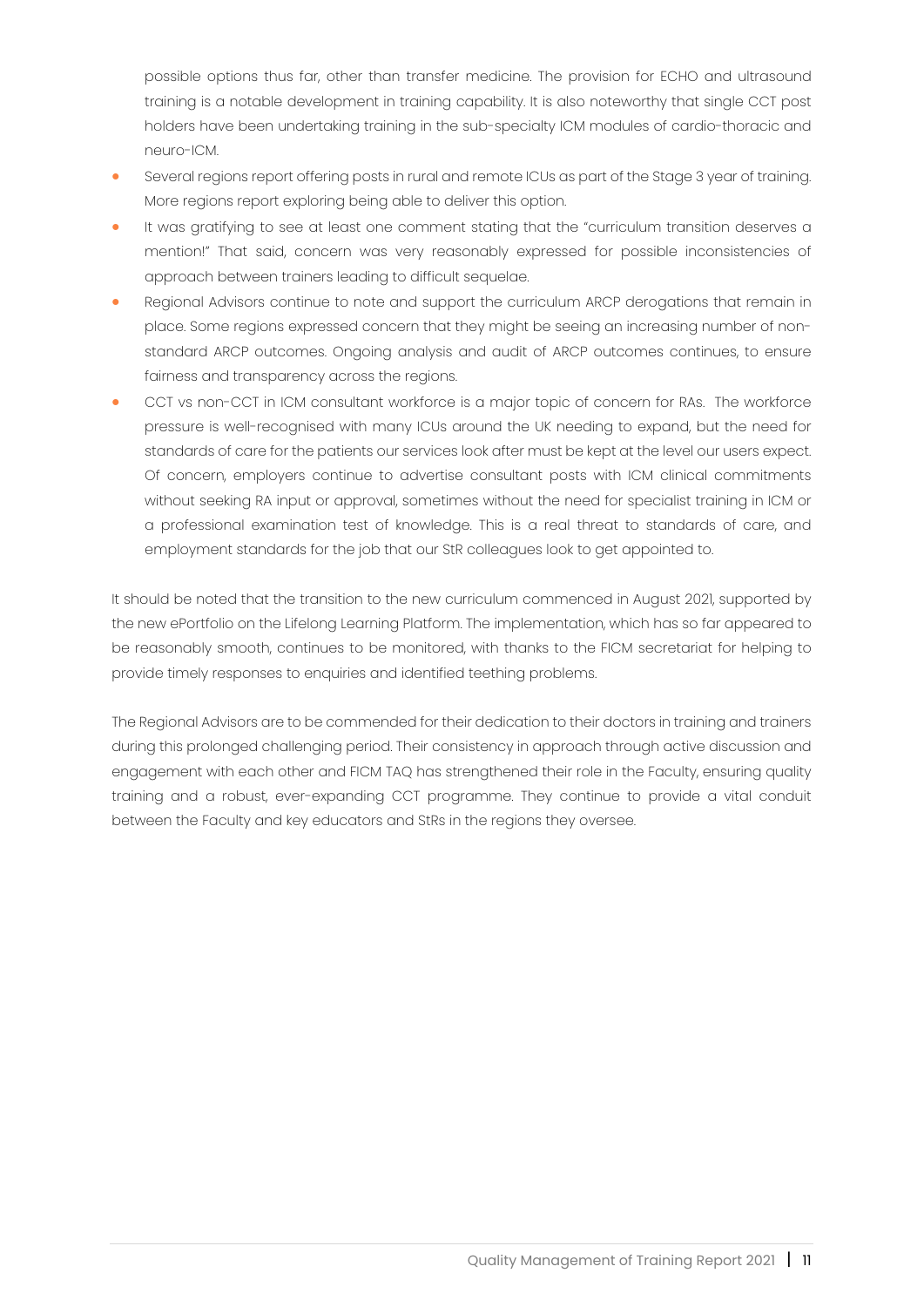#### **SECTION 5: EXAMINATION DATA 2021**

#### Victoria Robson, Chair FFICM Examiners

#### **5.1 FFICM Examination Report March 2021**

The FFICM examination is required to complete Stage 2 training of the CCT in Intensive Care Medicine. However, a GMC COVID 'derogation' currently in place allows ICM StRs to progress to Stage 3 training without completing the examination (if the ARCP Panel determine that their training has been affected by COVID) but is a requirement for the award of a CCT.

One sitting of both the FFICM multiple choice (MCQ) exam and oral components (VIVA) was cancelled due to the Covid pandemic, in March and July 2020 respectively. However, in subsequent exams (which have all been 'virtual') capacity was increased to accommodate all eligible candidates to sit the exam.

The first 'remote' sitting of the FFICM multiple choice exam (MCQ) took place in January 2021. 169 candidates (a record number) sat using the TestReach platform from home (or a location of their choosing). The pass rate was 93% which is higher than usual, although the pass mark of 69% was within the expected range.

The second 'remote' sitting of the FFICM oral examinations (VIVA) took place in March 2021. All of the 161 eligible applications (also a record number) were accepted and as the virtual exam took longer than having it face-to-face, six full days of examining had to take place (compared to the usual two days). The 'Zoom' platform was used again for these sets of exams. The College staff and exam leads remotely administered this exam from home as the College was closed.

Extra time was added to all stations to allow for internet problems such as an examiner or candidate 'dropping out' completely. These were dealt with by adding extra time to a question, substituting in a spare examiner or on a few occasions, re-running a station completely. It was noticeable that this happened fewer times than in the previous remote exam.

A small number of candidates did not inform the Faculty/Exams department that they were not going to virtually attend, thus causing the exam to be delayed while College staff attempted to contact them in case they were having internet problems.

#### **5.1.1 The FFICM Objective Structured Clinical (OSCE)/Structured Oral (SOE) Examinations**

As additional time was required in the remote format, the OSCE was divided into two halves, with candidates and examiners being given short comfort breaks mid exam.

A candidate can have a maximum of six attempts at each of the oral components. A derogation was introduced to exclude the first 'remote' attempt from this total. This derogation ended on 31 July 2021.

#### **5.1.2 OSCE**

149 Candidates (including 9 with a prior pass in the SOE) were examined. 92 (62%) passed, for those 9 taking the OSCE only, 78% passed.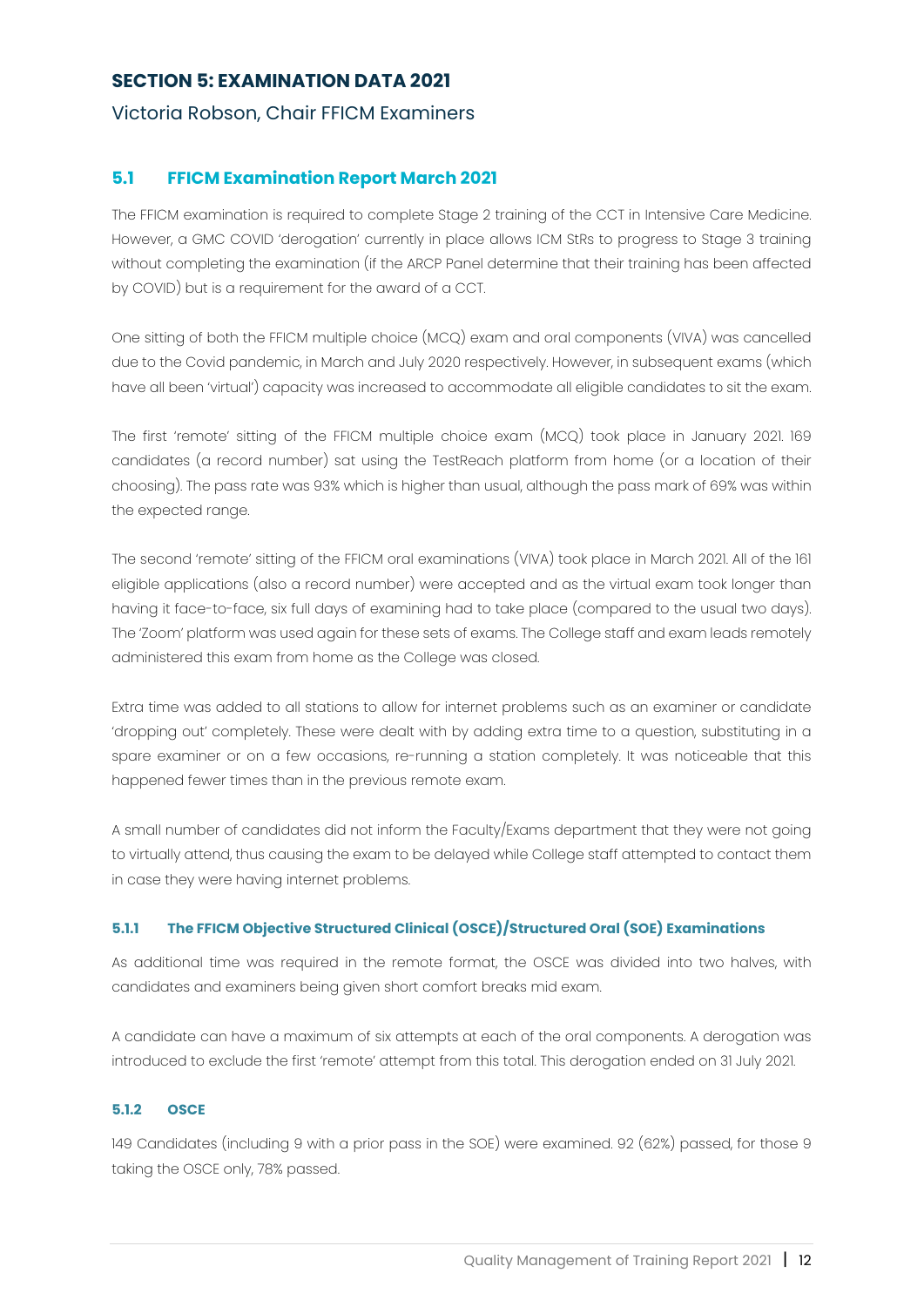#### **5.1.3 SOE**

137 Candidates (including 21 with a prior pass in the OSCE) were examined. 102 (74%) passed. For those 15 taking the SOE only, the pass rate was 71%.

#### **5.1.4 Overall**

The overall exam pass rate was 56% with 89 candidates to be congratulated on being awarded the FFICM. These pass rates are within the range of those from previous face-to-face and virtual FFICM examinations.

The examiners noted that many candidates had answered a number of topics poorly. These included some which continue to feature in these reports such as, applying basic sciences, radiology interpretation, non-invasive ventilation, dermatology as relevant to ICM, the coroner/procurator fiscal's process (this question had a number of versions according to the region of the candidate) and consent. The lack of systematic description of radiology images and ECGs had been commented on in a number of these reports. It was, however, noted that some candidates did this very well, while others still missed marks by omitting this.

A number of candidates were noted to perform poorly on questions involving communication with relatives or patients and would benefit from teaching and feedback in the workplace on these skills.

We intend the oral component of the exam to return to the 'face-to-face' format. However, in the current climate it is unclear when this will be. It will be dependent on what rules (if any) there are on travel and social distancing in place at the time of the examination. The multiple-choice paper (MCQ) will remain on the TestReach platform, and the summer sitting was moved to June 2021.

#### **5.2 FFICM Examination Report October 2021**

A Chair's report is written after every exam with information on its delivery. The October 2021 FFICM OSCE pass rate was much lower than in previous exam diets and, therefore this report was expanded to explore possible contributory factors in the examination as to why this might have occurred and the resulting actions. The [full report can be accessed on our website](https://www.ficm.ac.uk/sites/ficm/files/documents/2022-01/FFICM%20Chair%27s%20Report%20Oct%202021.pdf) and provides additional information for candidates and their trainers as to how the exam is structured and conducted, which we hope will assist in their preparation for the exam.

The October FFICM was also held virtually, using the Zoom platform, due to Covid restrictions. Again, a number of internet issues occurred, with extra time being required to get a candidate back online in order to complete their exam.

#### **5.2.1 OSCE**

In October 2021, 31 of 110 candidates examined (28%) passed the OSCE, representing the lowest ever OSCE pass rate.

Questions for an individual OSCE exam are selected, according to a pre-set structure to provide breadth of curriculum coverage, a stable mix of questions and a similar degree of difficulty. Hence the pass mark remains stable within the range of 155 -163 (out of a maximum 240 marks). The GMC approved process for setting the pass mark for each day of the exam is the sum of the Angoff scores for 12 of the 13 questions used in that exam (excluding the 'test' question).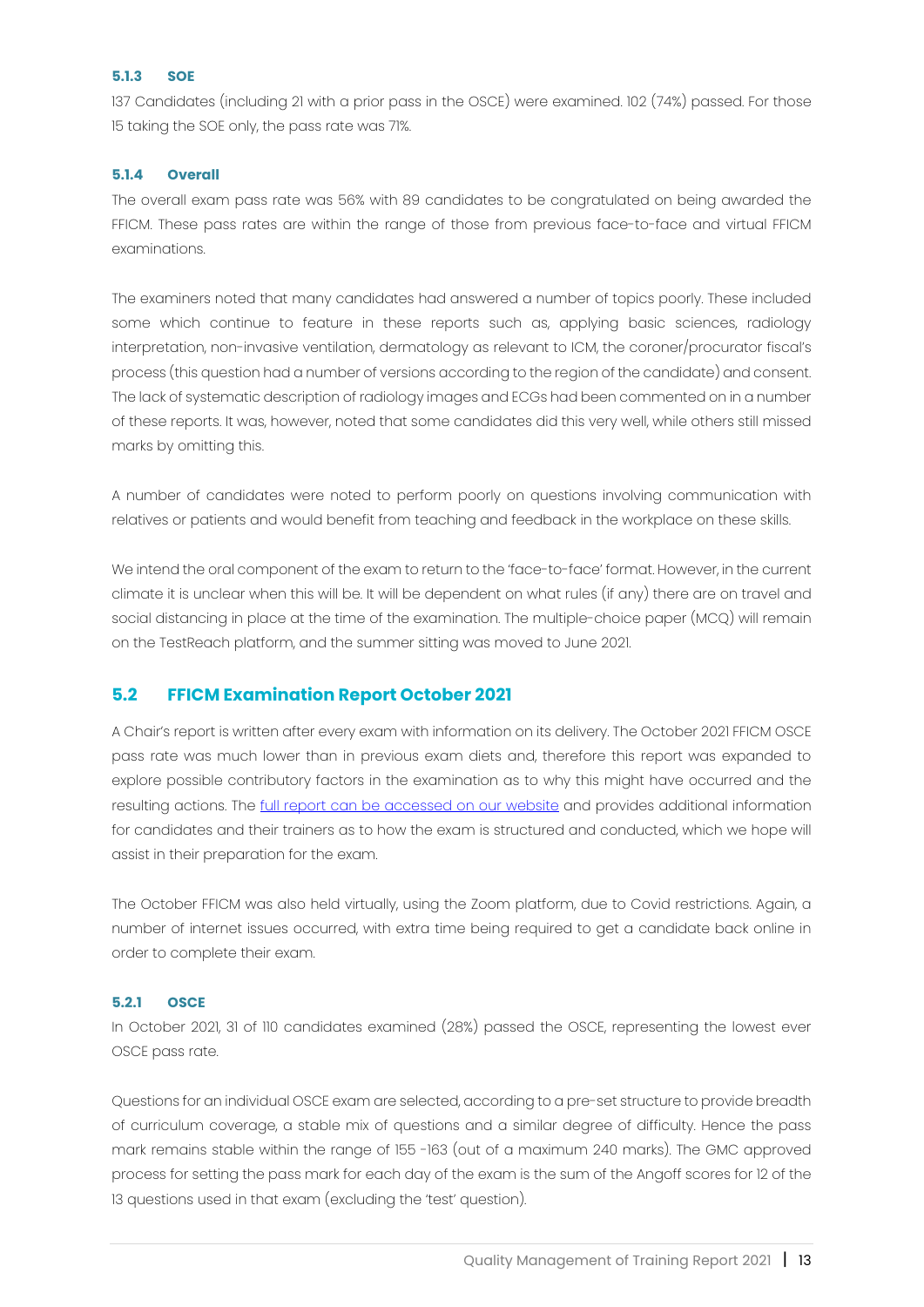The majority of OSCE questions used in the October 2021 exam, were questions that had been used in previous sittings and, therefore, were unaltered. As such, the Angoff score for those questions was unchanged from previous examinations.

As a criterion-referenced method is used to set the pass mark, the pass rate fluctuates. The highest pass rate was 100% in the first OSCE sitting, the most recent exam has the lowest pass rate. There has been an overall downward trend in pass rate over time which has been previously attributed to the exam becoming a mandatory element of the CCT training programme (it was voluntary when first established).

#### **5.2.2 SOE**

In October 2021, 61 of 91 examined (67%) of candidates passed the SOE. This is the lowest pass rate for the SOE since at least October 2015.

The pass mark for the SOE is established by the borderline regression method, using the candidate's scores and global scores.

#### **5.2.3 Overall**

121 candidates were examined in October 2021 (a number had a prior pass in one part). Of these, 37 have now passed all parts so are to be congratulated on achieving FFICM. The overall pass rate was 31%.

An investigation was carried out into possible reasons for the particularly low OSCE pass rate. This did not find any identifiable cause; the question selection, questions, examiner performance and standard setting had all been implemented in the same way as in previous exams. Independent experts were consulted, who felt the standard setting methodology was appropriate. After discussion with GMC, the FICM Board concluded the OSCE pass rate should stand.

A number of additional actions to assist ICM StRs in their exam preparation are being undertaken by the Faculty, such as the provision of additional resources on the FICM website, overseen by a short life working party. The RCoA has commissioned an independent review of all College-delivered exams.

#### **5.2.4 Topics not answered satisfactorily by a number of candidates**

Each chair's report contains a number of topics which examiners felt were not answered well by many candidates. This is to guide future candidates to curriculum areas which may require study.

In this exam ECG analysis was felt to be poor, with a number of candidates not using a systematic approach (so missing areas such as rhythm rate axis) or missing abnormal findings. Radiology, in particular chest radiograph analysis was also felt to be weak for a number of candidates. These topics are noted to be done poorly by a number of candidates in each of the recent exams.

Many candidates had difficulty with the questions relating to the Stage 2 curriculum such as pulmonary hypertension, venous oximetry, brain stem death testing and with also with the applied basic sciences parts of questions such as sodium homeostasis and pharmacology of common ICU drugs.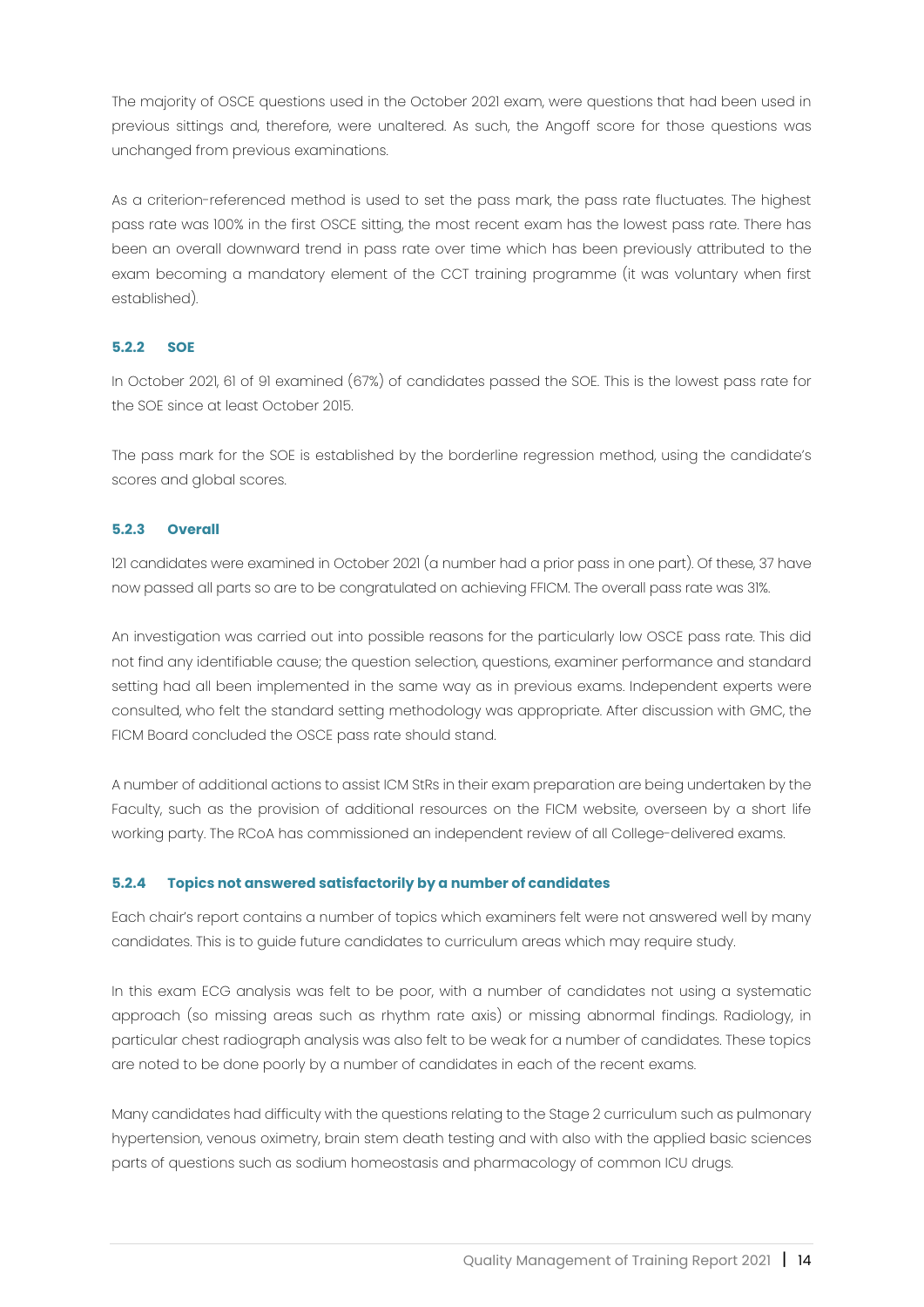Many candidates found the questions which did not relate to a specific clinical presentation challenging e.g. never events and environmental hazards in the ICU.

Examiners also noted that some candidates would likely score more marks if their answers had been more precise, e.g. saying 'hospital acquired pneumonia' instead of 'infection' when a diagnosis is requested.

The successful running of any exam, especially remotely, involves a huge amount of work by both the Board of Examiners and the Exams Department who have many responsibilities relating to the exam such as question writing, revising and standard setting, as well as examining the oral section.

#### **SECTION 6: RECRUITMENT 2021**

#### Tim Meekings, FICMCRW Recruitment Lead

The clinical workload imposed by the Covid pandemic meant that in 2020, ICM recruitment had to entirely depend upon a submitted portfolio self-assessment score. In 2021, another wave of the pandemic meant that ICM recruitment still had to be based around a submitted self-assessment score, however this time we were able to implement a verification system of the scoring, that was conducted by Consultant Intensivists who had conducted assessor training provided by the Faculty.

Relying only upon a portfolio score to recruit to ICM training is obviously less than ideal – however a portfolio is scored, it is very difficult to assess critically important attributes like communication skills, clinical decision-making, teamwork, and leadership. As these are all vital skills for a Consultant Intensivist, the intention for the 2022 ICM recruitment round is to return to some form of interview to enable these attributes to be assessed, in the hope that this time we will have Consultant Intensivists available to interview.